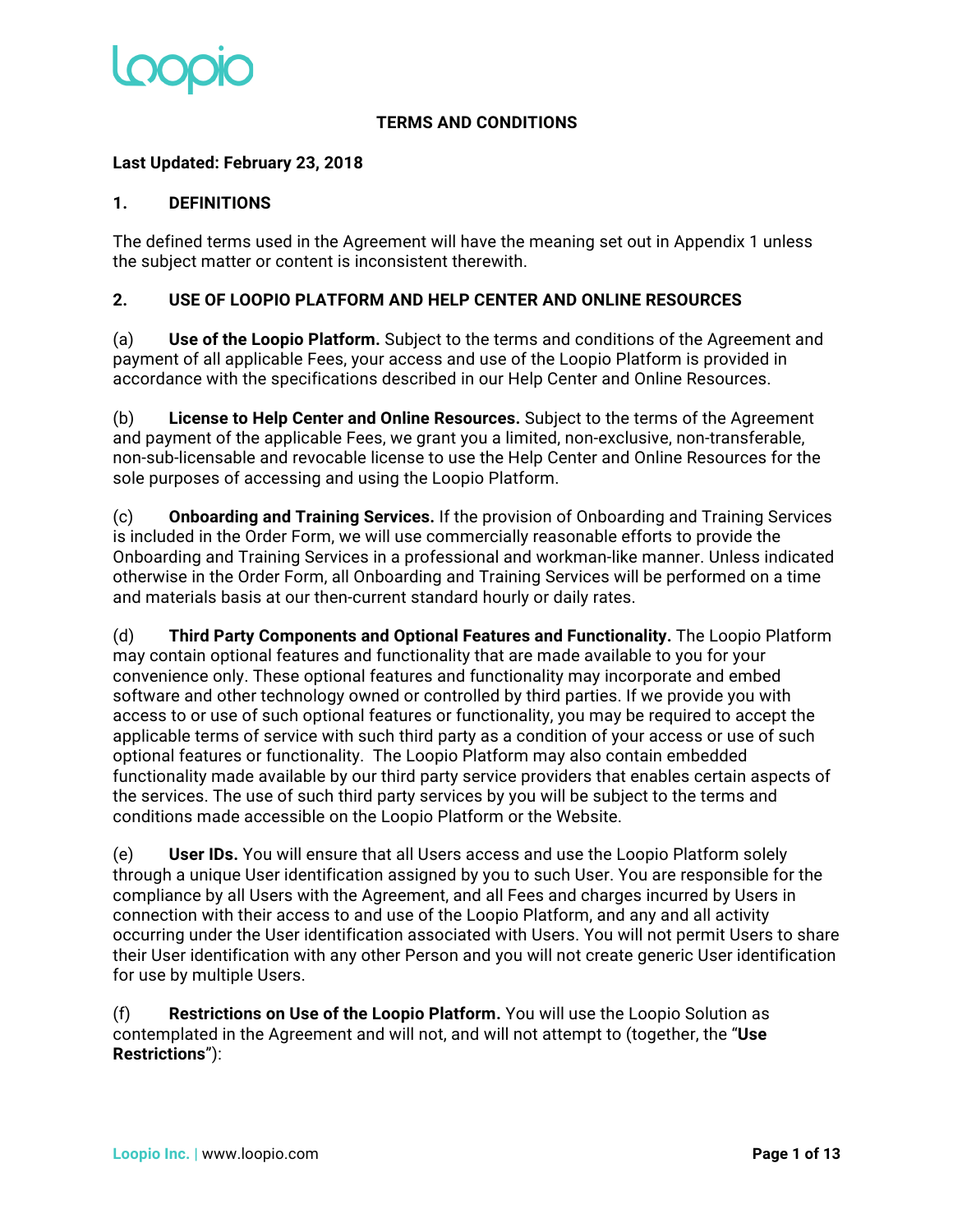(i) license, sublicense, sell, resell, lease, transfer, assign, distribute, time share or otherwise make the Loopio Solution available to any third party except Users;

(ii) modify, translate, reverse engineer, decompile, disassemble or create derivative works based on the Loopio Property, except to the extent expressly permitted in writing by us or pursuant to Applicable Law;

(iii) circumvent any User limits or other use restrictions that are built into the Loopio Solution;

(iv) cause interference with the Loopio Platform's network operations, attempt to bypass our network or security controls, or otherwise re-arrange, disconnect, disable, remove, repair or otherwise interfere with any parts of the Loopio Solution or the receipt of services by our other customers;

(v) use any type of spider, virus, worm, trojan-horse, time bomb or any other codes or instructions that are designed to distort, delete, damage or disassemble the technology underlying the Loopio Platform;

(vi) use, or permit the use of, the Loopio Solution in a manner contrary to Applicable Law or that infringes, violates or misappropriates the rights of any third parties, including the privacy rights or intellectual property rights of such third parties;

(vii) send any unsolicited commercial communications prohibited by Applicable Law;

(viii) store or process Personal Information characterized as sensitive information under applicable Privacy Laws, including any health information, social insurance, social security or credit card numbers;

(ix) use the Loopio Solution in order to build a competitive solution or service; or

(x) remove any proprietary notices, labels, or marks from the Loopio Solution.

(g) **Notification.** You will notify us if you become aware of a breach of the restrictions on the use of the Loopio Platform in the Agreement, including the Use Restrictions.

(h) **Suspension Rights to Address Issues or for Violation of the Agreement.** Without limiting our rights and remedies under the Agreement, we, at our discretion, may suspend your access to the Loopio Platform:(i) to address technical, security or other emergency issues; or (ii) if we believe you have violated any provision of the Agreement, including the Use Restrictions. In such circumstances, we will use commercially reasonable efforts to notify you of the reasons for suspension as soon as practicable, but may not be able to do so at the time of suspension if the reason for the suspension is to address an emergency issue, but we will notify you promptly thereafter. In the circumstances described in clause (i), upon the resolution of the emergency issue, we will promptly reinstate your access to the Loopio Platform. We will not be responsible to you for any damages or be obligated to repay any fees to you that may result arising from a suspension in accordance with this Section 2(h).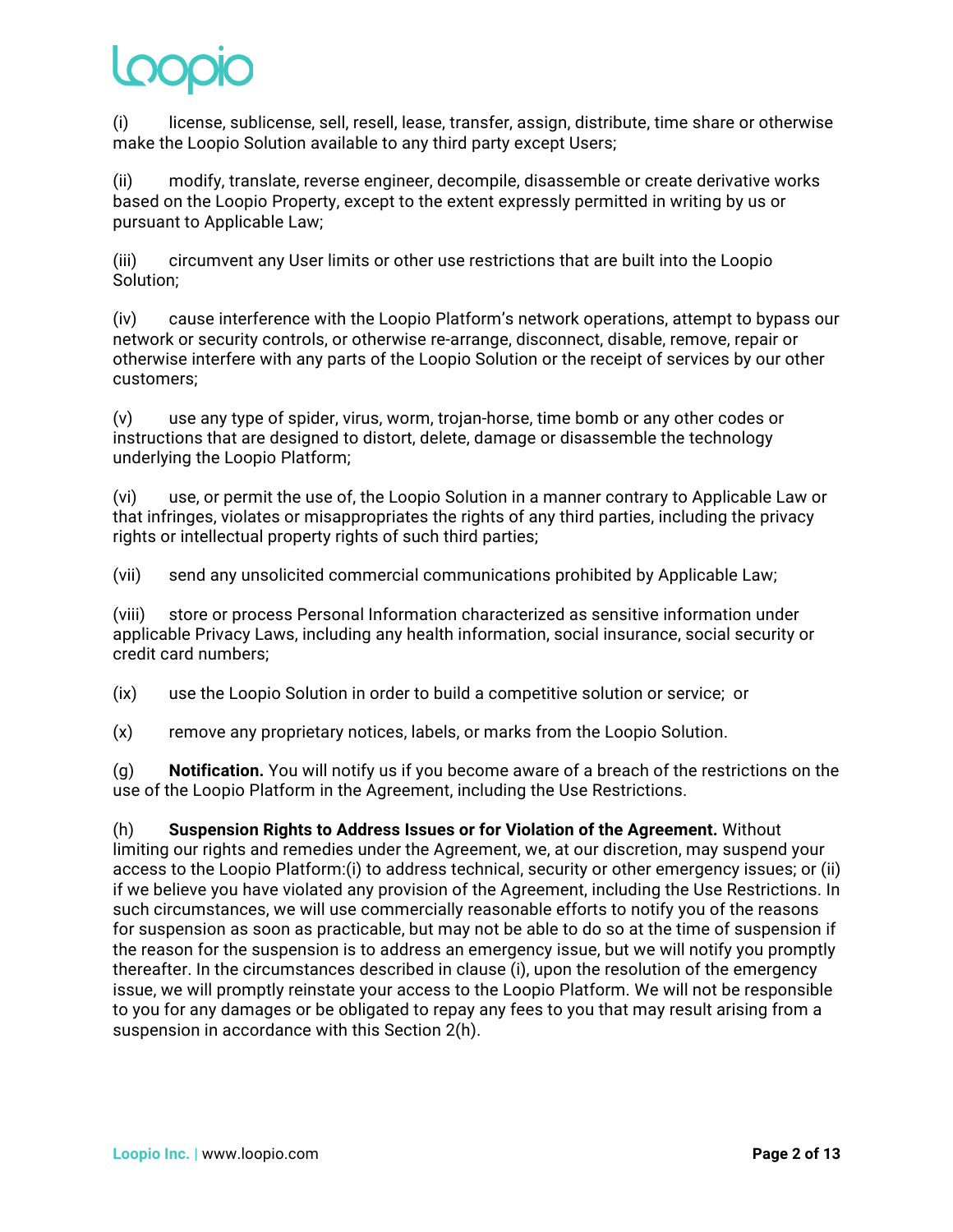### **3. PRIVACY**

(a) **Access to your User Account Information.** During the course of making available the Loopio Platform to you we may host, disclose, collect, store and use Personal Information of your authorized users granted access by you to the Loopio Solution (each, a "**User**") in accordance with our Privacy Policy, including: (i) if required by Applicable Law or any Governmental or Regulatory Authority; or (ii) if necessary to perform our obligations or to exercise our rights under the Agreement, including to monitor usage by your Users, and detect, investigate or prevent any actual or potential violation of the Agreement, including the Use Restrictions.

(b) **Personal Information.** The primary purpose of the Loopio Platform is not to host, process or store Personal Information of third parties uploaded by you, and we do not actively access, monitor, process or amend such Personal Information except to the extent requested by you in connection with our performance of the User Support Services or as an incidental part of the automated processing performed by the Loopio Platform. To the extent that you upload such Personal Information you are responsible for ensuring that your use of the Loopio Platform and provision of such Personal Information is in compliance with all applicable Privacy Laws and that you have provided all necessary notice, obtained all necessary consents, and otherwise have all authority to provide such Personal Information to Loopio for the purposes of this Agreement.

(c) **Privacy Policy.** Customer understands that any Personal Information will be treated in accordance with Loopio's Privacy Policy, the then-current version is accessible via https://www.loopio.com/privacy(the "**Privacy Policy**"). We reserve the right to update the Privacy Policy and an up-to-date version of our then current Privacy Policy will be made accessible via the Website. We will provide you with notice of any material changes by sending an email to the contract address in the Order Form or through the Loopio Platform.

(d) In the course of rendering the Services, Loopio shall:

(i) only use Personal Information for the purposes of rendering the Loopio Solution in accordance with the Agreement and as otherwise instructed by Customer in writing from time to time;

(ii) not disclose any Personal Information to any third party without the prior written consent of Customer;

(iii) where any disclosure or transfer of Personal Information is required by law, promptly notify Customer in writing before complying with any such requirement for disclosure (except where legally prohibited to do so);

(iv) limit access to Personal Information only to those employees and sub-processors who need to have access to the Personal Information for the purposes providing the Loopio Solution;

(v) notify Customer in writing immediately upon Loopio becoming aware of, or suspecting, any loss, theft, damage or unauthorized or unlawful access or processing, and comply with all instructions of Customer in connection therewith;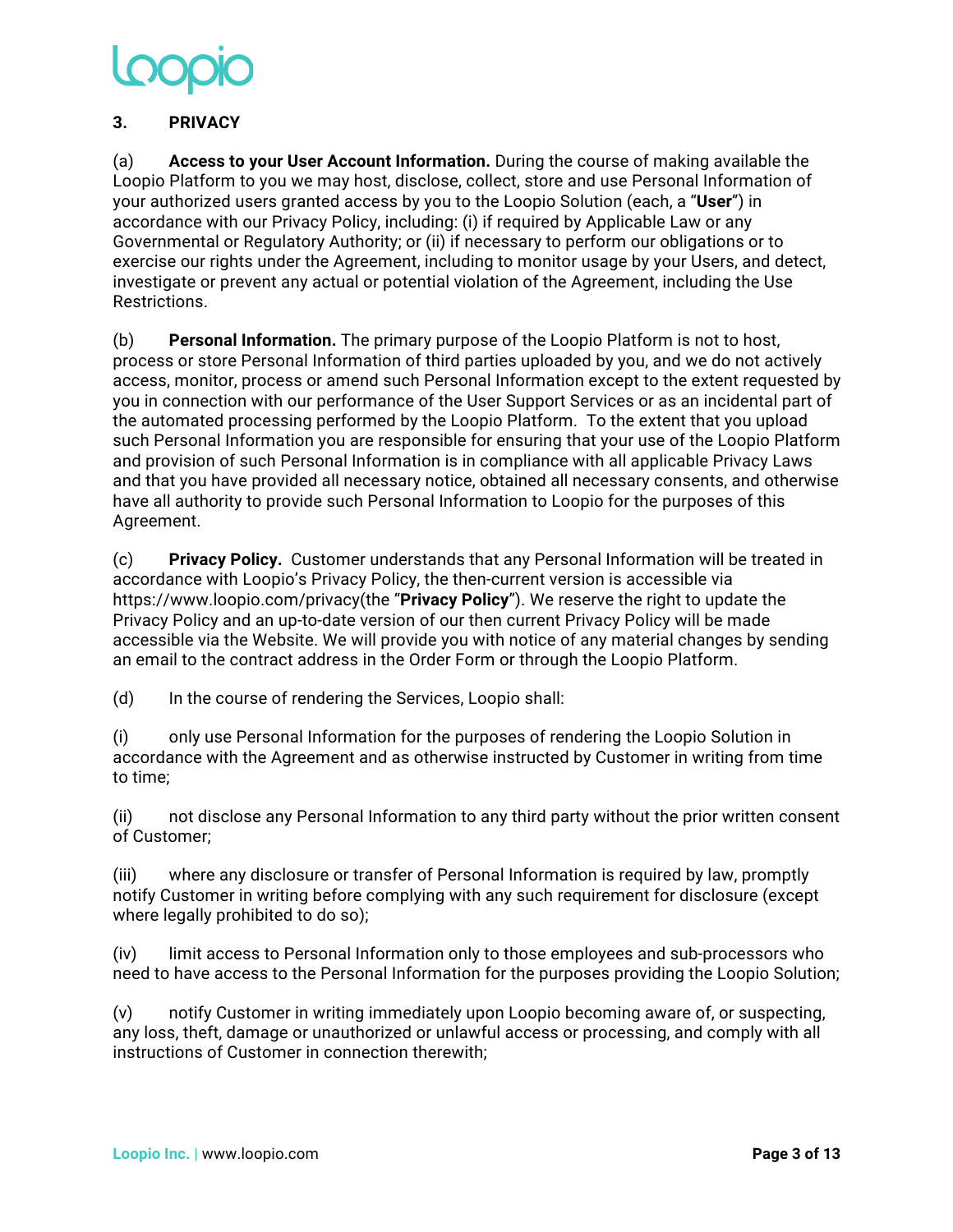(vi) provide Customer (or its representatives) with access to the records, facilities and premises of Loopio for the purposes of auditing, inspecting, examining and otherwise verifying Loopio's compliance with this Section 3; and

(vii) enter into a written agreement with each subcontractor or third party that has access to Personal Information that imposes obligations on the sub-contractor or third party that are substantially similar to those imposed on Loopio under this Section 3.

# **4. SUPPORTED BROWSERS; USER SUPPORT; MAINTENANCE AND UPGRADES**

(a) **Supported Browsers.** Although the Loopio Platform is designed to operate with most internet browsers including Google Chrome, Safari and FireFox, our recommended internet browser is Google Chrome. Although the Loopio Platform may be accessible through Internet Explorer, we do not support Internet Explorer and will not be responsible for your use of the Loopio Platform through Internet Explorer. Accordingly, any support requests for Internet Explorer will result in our recommendation you migrate to a different browser supported by us.

(b) **User Support Services.** We make available support via telephone and email at the phone number and email address located on our Help Center and Online Resources during our normal business hours on Monday through Friday from 9am ET to 9pm ET, except for telephone support during statutory holidays observed in Ontario.

(c) **Maintenance and Upgrades.** You acknowledge and agree that the Loopio Platform is made available to you as a software-as-a-service. Accordingly, due to the nature of software-asa-service, you are not subscribing to fixed set of specifications and functionality or the expectation of any future functionality. We may perform maintenance or provide upgrades to the Loopio Platform from time to time to provide enhanced features and improvements, bug fixes and error corrections. We will use commercially reasonable efforts to provide you with 48 hours' advance notice prior to our performance of any scheduled maintenance or upgrades, which may result in the unavailability of the Loopio Platform. The extent of the new features or functionality that may be made available to you will depend on your then current subscription plan.

## **5. OWNERSHIP AND LICENCE TO CONTENT**

(a) **Exclusive Ownership.** Except for the rights and licenses granted in the Agreement, you acknowledge and agree that we and our licensors own (and will own) any and all intellectual property rights in and to: (i) the Loopio Solution; (ii) the De-Identified Information; (iii) anything developed or delivered by or on behalf of Loopio under the Agreement; (iv) Feedback; and (v) any modifications, improvements, customizations, updates, enhancements, aggregations, compilations, translations, adaptations or derivative works in the foregoing subsections (i) through (iv) (together, the "**Loopio Property**"). All rights not expressly granted by us under the Agreement are reserved.

(b) **Content.** As between you and Loopio, you own any and all intellectual property rights in and to the content you provide, create, store and process through the Loopio Platform (the "**Content**"). You hereby grant Loopio a worldwide, royalty-free, fully paid-up, non-exclusive license during the Term to host, collect, use and store the Content: (i) for the purpose of making available the Loopio Solution to you and to provide related services to you; (ii) to exercise our rights and perform our obligations under the Agreement; and (iii) to generate anonymized and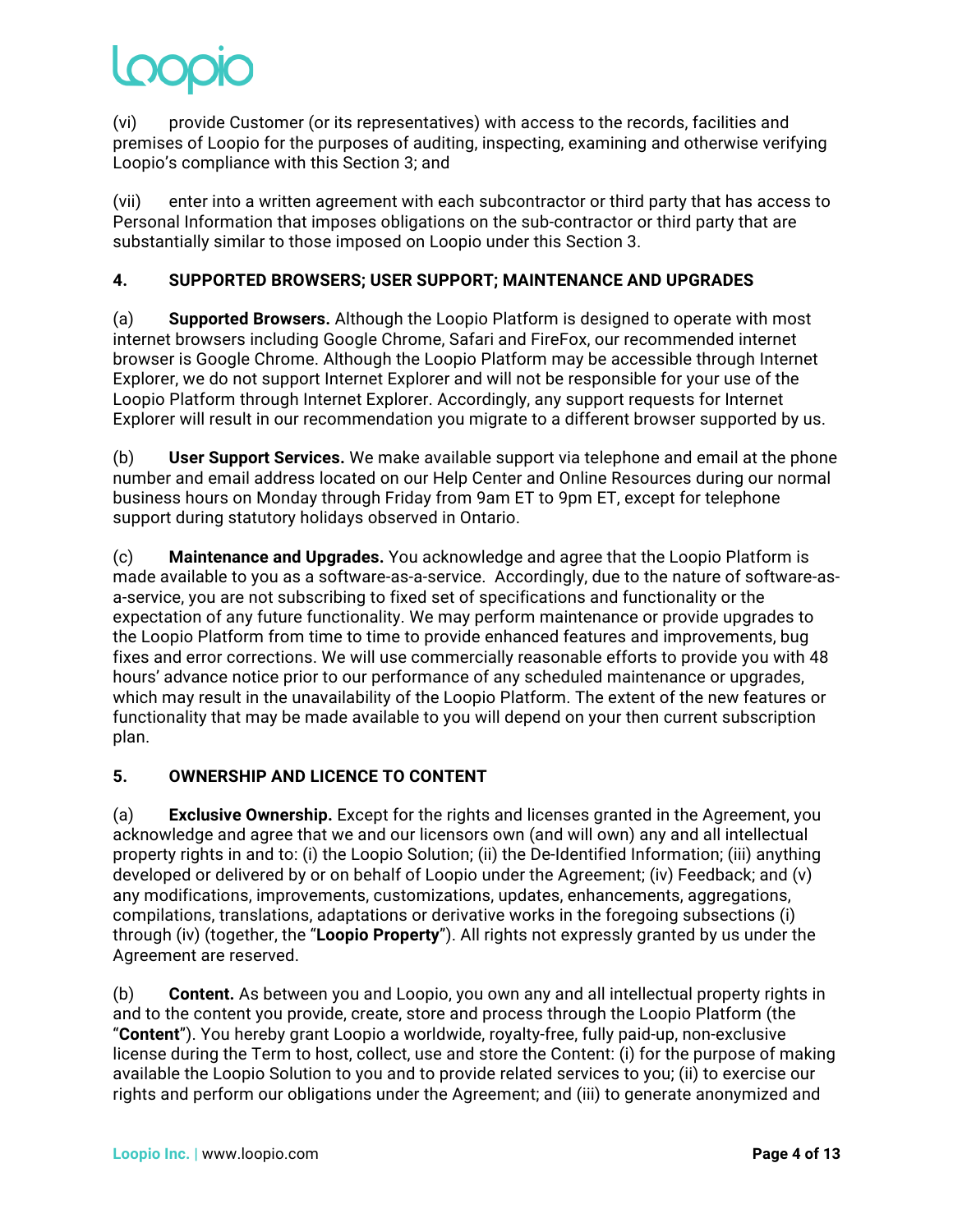aggregated information to enable us to monitor the performance, use and stability of the Loopio Platform, and to improve the Loopio Solution (the "**De-Identified Information**").

# **6. CONFIDENTIALITY**

(a) **Confidentiality.** "**Confidential Information**" means information of a Party (the "**Disclosing Party**") that the other Party (the "Receiving Party") receives in connection with the provision or receipt of the Loopio Solution under the Agreement, which based on the circumstances under which it was disclosed, a reasonable person would believe to be confidential to the Disclosing Party, including, with respect to you, your Content and Personal Information, and with respect to Loopio, information concerning Loopio Property and the provisions of the Agreement. Notwithstanding the foregoing, Confidential Information (other than Personal Information) does not include information that is: (i) previously known to the Receiving Party prior to disclosure by the Disclosing Party, without any obligation of confidentiality; (ii) publicly known or becomes publicly known through no breach of the Agreement by the Receiving Party; (iii) rightfully received from a third party under no confidentiality obligation with respect to the Confidential Information; and (iv) independently developed by the Receiving Party without use of the Disclosing Party's Confidential Information, will not be considered Confidential Information under the Agreement.

(b) **Obligation to Protect Confidential Information.** A Receiving Party will: (i) limit access and use of Disclosing Party's Confidential Information to those of the Receiving Party's employees and agents that require such access and use in connection with the Agreement; (ii) not disclose the Disclosing Party's Confidential Information to third parties, unless authorized pursuant to this Section 6; (iii) protect the Disclosing Party's Confidential Information as it protects its own Confidential Information, but in any event with not less than a reasonable degree of care; and (iv) not use the Disclosing Party's Confidential Information for any purpose except as required to exercise its rights or perform its obligations hereunder or as otherwise specifically permitted by the other Party.

(c) **Loopio Permitted Disclosures.** We may disclose your Confidential Information:

(i) if and to the extent required by a Governmental or Regulatory Authority or otherwise as required by Applicable Law, provided that we must first give you notice of such compelled disclosure (except where prohibited by Applicable Law from doing so) and must use commercially reasonable efforts to provide you, unless prohibited by Applicable Law, with an opportunity to take such steps as you desire to challenge or contest such disclosure or seek a protective order. Thereafter, we may disclose the applicable Confidential Information, but only to the extent required by the applicable Governmental or Regulatory Authority or Applicable Law and subject to any protective order that applies to such disclosure; and

(ii) to: (A) our accountants, auditors, legal counsel and other professional advisors if and to the extent that such Persons need to know such Confidential Information in order to provide the applicable professional advisory services relating to our business; (B) Personnel if and to the extent that such Personnel need to know such Confidential Information for purposes relating to the provision of the Loopio Solution to you or the exercise of our rights under the Agreement; provided that such Person has entered into a written agreement with us that includes confidentiality obligations in respect of your Confidential Information that are no less stringent than those contained in the Agreement. We may also disclose your identity and the terms of the Agreement, but not your Content, to potential permitted assignees or successors if and to the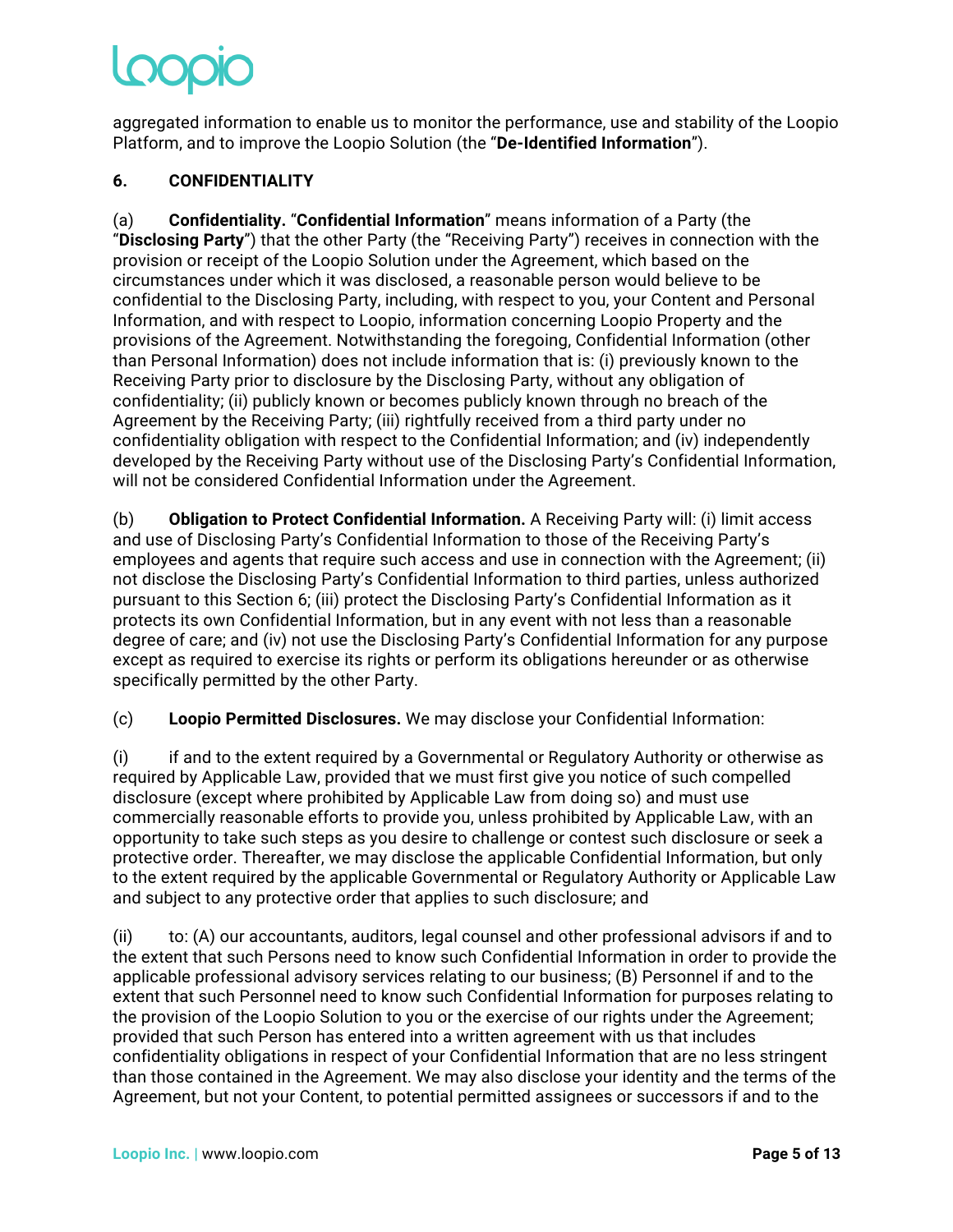extent that such Persons need to know such Confidential Information in connection with a potential sale, merger, amalgamation or other corporate transaction involving our business or assets.

(d) **Feedback.** If you provide suggestions, comments and feedback regarding the Loopio Solution ("**Feedback**") you covenant that: (i) notwithstanding Section 6(a) the Feedback will not be your Confidential Information; (ii) you have all of the necessary rights to disclose the Feedback to us; (iii) you hereby assign all right, title and interest, including intellectual property rights, in and to the Feedback to us; (iv) we (including all of our successors and assigns) may freely use Feedback without any restrictions and you will procure a waiver of any third party rights, including moral rights, to the extent required; (v) you and your Users are not entitled to receive any compensation or re-imbursement of any kind; and (vi) the Feedback will be deemed not to contain any Content.

# **7. NETWORK SECURITY AND DATA BREACH**

We will use commercially reasonable physical, organizational and technical measures to protect your Confidential Information against unlawful access, use or disclosure. Despite such efforts, you acknowledge that our collection, storage, use, and disclosure of Content and Personal Information as contemplated hereunder, will involve transmission over the Internet and over various networks, only part of which may be owned or operated by us. Customer acknowledges and understands that Content or Personal Information may be accessed by unauthorized persons when communicated across the Internet, network communications facilities or other electronic means. We are not responsible for any Content or Personal Information that is delayed, lost, destroyed, altered, intercepted or stored during the transmission of such data across network infrastructure not owned or operated by us, including the Internet, third party websites or your or Users' local networks. You agree that we are not in any way responsible for any interference with your or you Users' use of or access to the Loopio Solution via such means or security breaches arising from or attributable to such network infrastructure and, to the fullest extent permitted by Applicable Law, we waive any and all claims against us in connection therewith.

## **8. FEES AND PAYMENT TERMS**

Unless otherwise set out in the Order Form:

(a) **Fees, Payment & Charges.** You will pay the applicable fees set out in the Order Form, our invoices to you or as otherwise agreed pursuant to the Agreement (the "**Fees**"). We reserve the right to change the Fees for any Renewal Term by providing you with not less than 30 days' notice prior to the commencement of each Renewal Term, provided that we will not increase the Fees by more than the then-current list prices at which we generally make available the Loopio Solution to our customers. All Fees are non-refundable, except where you terminate the Agreement for our uncured material breach pursuant to Section 9(b), in which case we will provide you with a refund for any prepaid Fees on a pro-rata basis calculated from the effective date of termination.

(b) **Invoicing.** We will send you an invoice for any Fees that become due and payable. You will pay all invoiced amounts in accordance with the terms set out in the Order Form and as referenced in each invoice.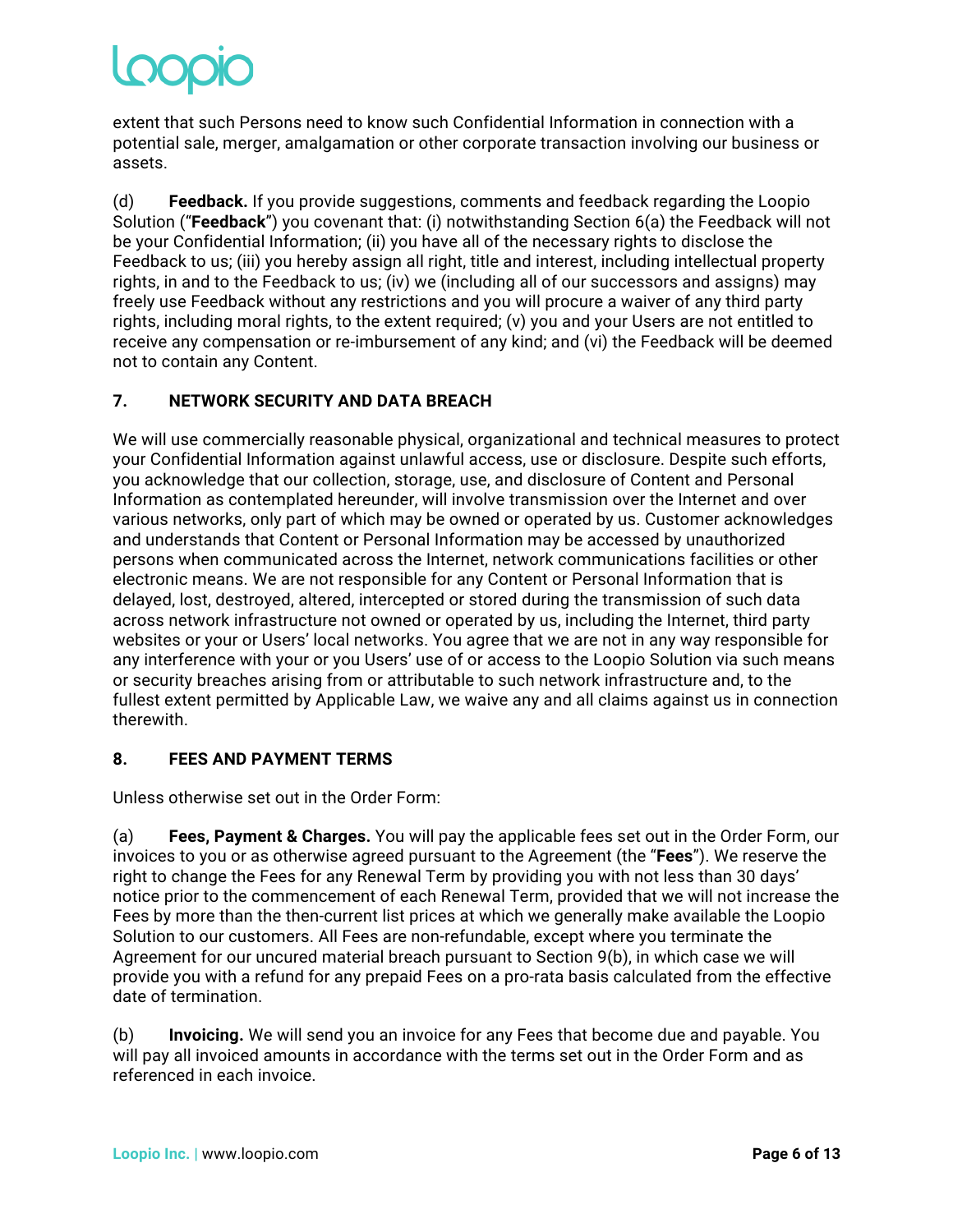(c) **Set-off; Suspension Rights and Additional Costs for Late Payment.** You may not withhold or setoff any amounts due under the Agreement. We reserve the right to suspend your access to the Loopio Solution, after providing written notice of overdue payment, until all due amounts are paid in full. To offset our additional processing costs arising from late payment, we may invoice you for reasonable administrative charges as set from time to time for administrative or account activities, including collection efforts due to non-payment, bounced checks or rejected payments.

(d) **Credit Card Payments.** If we permit you to pay the Fees through your credit cards, your use of the Loopio Solution will be subject to the Credit Card Addendum.

(e) **Taxes.** The Fees and any other amounts quoted in the Agreement do not include tax. You are responsible for paying all governmental sales, use, value-added, commodity, harmonized and other taxes imposed on your access to and use of the Loopio Solution, and all applicable duties, tariffs, assessments, export and import fees or similar charges (including interest and penalties imposed thereon) on the transactions contemplated in connection with the Agreement, other than taxes based on our net income or profits. To the extent we are required to collect such taxes, the applicable tax will be added to your invoice.

## **9. TERM AND TERMINATION**

(a) **Term.** The Agreement will commence on the Effective Date and will continue throughout the Initial Term, and thereafter, will automatically renew for successive renewal periods at the same duration as the Initial Term, except as otherwise agreed in the Order Form (each, a "**Renewal Term**", and together with the Initial Term, the "**Term**"), unless and until: (i) the Agreement is terminated or expires pursuant to this Section 9; or (ii) either Party notifies the other Party of its intention not to renew the Agreement, which notice must be provided no less than 30 days prior to the date of expiry of the Initial Term or any then-current Renewal Term.

(b) **Termination for Cause.** Either Party may terminate the Agreement for cause if the other Party commits a material breach of a material provision of the Agreement, and fails, within 30 days after receipt of notice of such breach, to cure such breach, except that a Party may terminate the Agreement for cause with immediate effect if such breach is not capable of remedy or if you breach any Use Restriction.

(c) **Termination for Convenience by You.** If you wish to terminate the Agreement, you can do so at any time by e-mailing us at support@loopio.com. If you terminate for convenience, all outstanding Fees for the unexpired portions of the then-current Initial Term or Renewal Term will become immediately due and payable, irrespective of the payment frequency or other payment terms set out in the Order Form. If you have pre-paid the Fees for a portion of the Term, such pre-paid Fees will not be repayable by us.

(d) **Other Termination by Us.** We may immediately terminate the Agreement (in whole or in part) on written notice to you if the provision of the Loopio Solution becomes, in our opinion, prohibited under Applicable Law or to comply with an order of a Governmental or Regulatory Authority requiring us to cease making available the Loopio Solution to you, in which case your sole and exclusive remedy will be to receive a refund of any pre-paid Fees attributable to the period after the effective date of termination.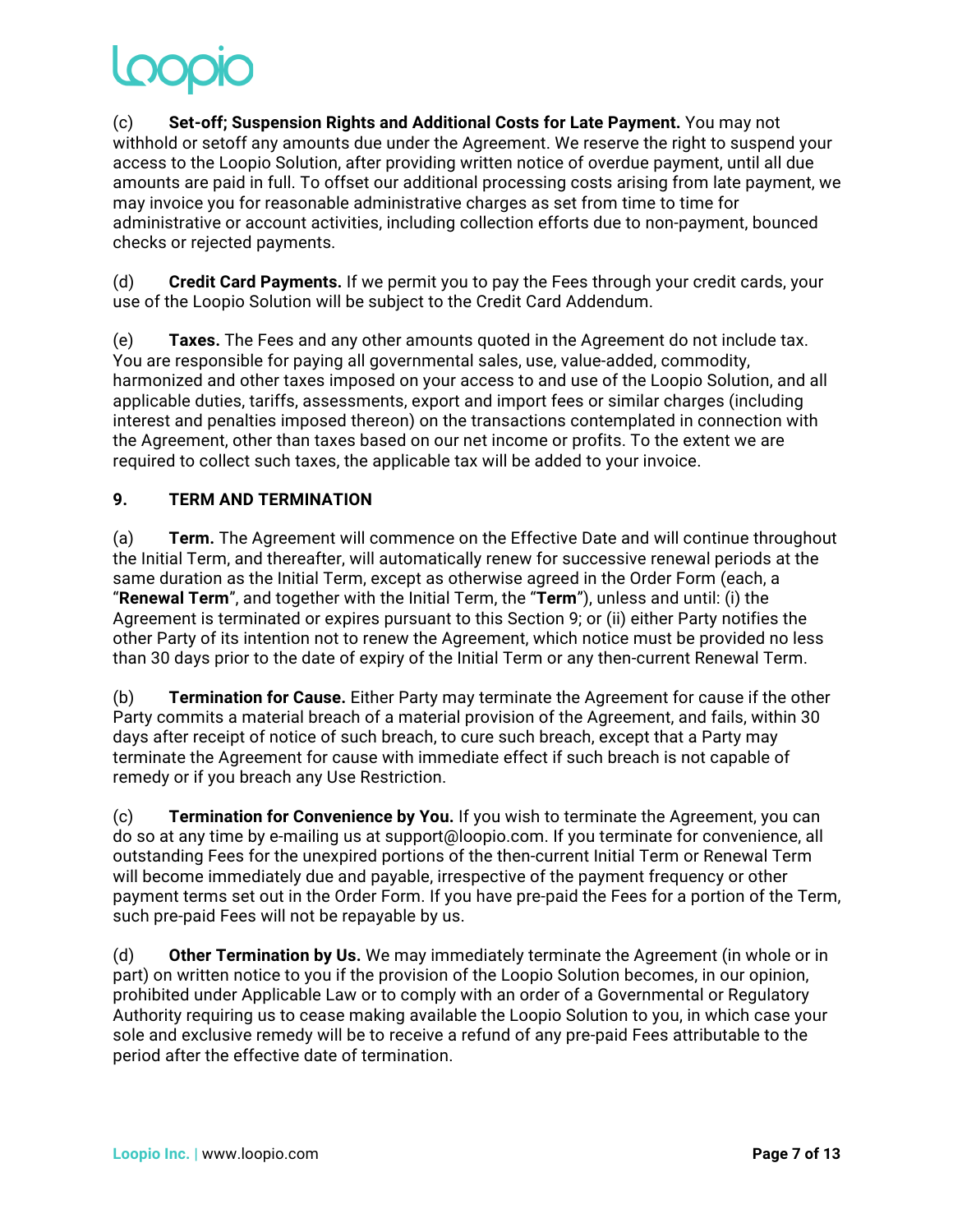(e) **Effect of Termination.** Upon expiration or termination of the Agreement your access to and rights to use the Loopio Solution will immediately terminate. Upon payment of all applicable Fees under the Agreement and provided that you notify us within 30 days of the effective date of termination or expiry of the Agreement, you may request and receive a copy of your Content and Personal Information from the Loopio Platform (subject to a legal requirement to maintain such information), and we will use commercially reasonable efforts to fulfill such request within 30 days of your request in either Microsoft Word or Excel file formats. If you do not notify us within 30 days of the effective date of termination or expiry of the Agreement your Content will be deleted.

(f) **Survival.** The following Sections, together with any other provision of the Agreement which expressly or by its nature survives termination or expiration, or which contemplates performance or observance subsequent to termination or expiration of the Agreement, will survive expiration or termination of the Agreement for any reason: Section 1 (Definitions), Section 5 (Ownership), Section 6 (Confidentiality), Section 7 (Internet Security and Data Breach), Section 8 (Fees and Payment Terms), Section 10 (Indemnification), Section 11 (Warranties; Disclaimers; Limitation of Liabilities), this Section 9(f) (Survival), and Section 12 **(General Terms).**

## **10. INDEMNIFICATION**

(a) **Your Indemnity to Us.** You will defend and hold harmless us and our affiliates, employees, officers, directors, agents, successors and assigns, at your own expense, against any and all third party liability (including damages, recoveries, deficiencies, interest, penalties and legal fees), directly or indirectly arising from or in connection with: (i) your Content; (ii) your violation of any third party rights (including third party intellectual property rights or privacy rights); and (iii) your use of the Loopio Solution contrary to the Agreement.

(b) **Our Indemnity to You.** We will defend and hold harmless you and your employees, officers, directors, agents, successors and assigns, at our own expense, against any and all third party liability (including damages, recoveries, deficiencies, interest, penalties and legal fees), directly or indirectly arising from or in connection with any third party claims that the Loopio Platform infringes or misappropriates the intellectual property rights of a third party.

(c) **Indemnification Procedures.** The indemnifying Party under Section 10(a) or 10(b), as applicable, will pay all damages finally awarded by a court of competent jurisdiction to the third party claimant or any settlement amounts agreed by the indemnifying Party along with all fees, costs and expenses (including reasonable attorneys' fees) incurred. The indemnifying Party's obligations under this Section 10 are subject to the condition that the indemnified Party will: (i) notify the indemnifying Party promptly of any claims within 10 days of being served with a claim; and (ii) permit the indemnifying Party to control the defense and settlement of such claims (provided that the indemnifying Party will not settle or compromise any claim that requires the indemnified Party to make any admission of liability or take any actions, without the indemnified Party's consent). Without limiting the foregoing, the indemnified Party will assist and cooperate with the indemnifying Party, as requested by the indemnifying Party at the indemnifying Party's expense, in defending or settling the applicable claim.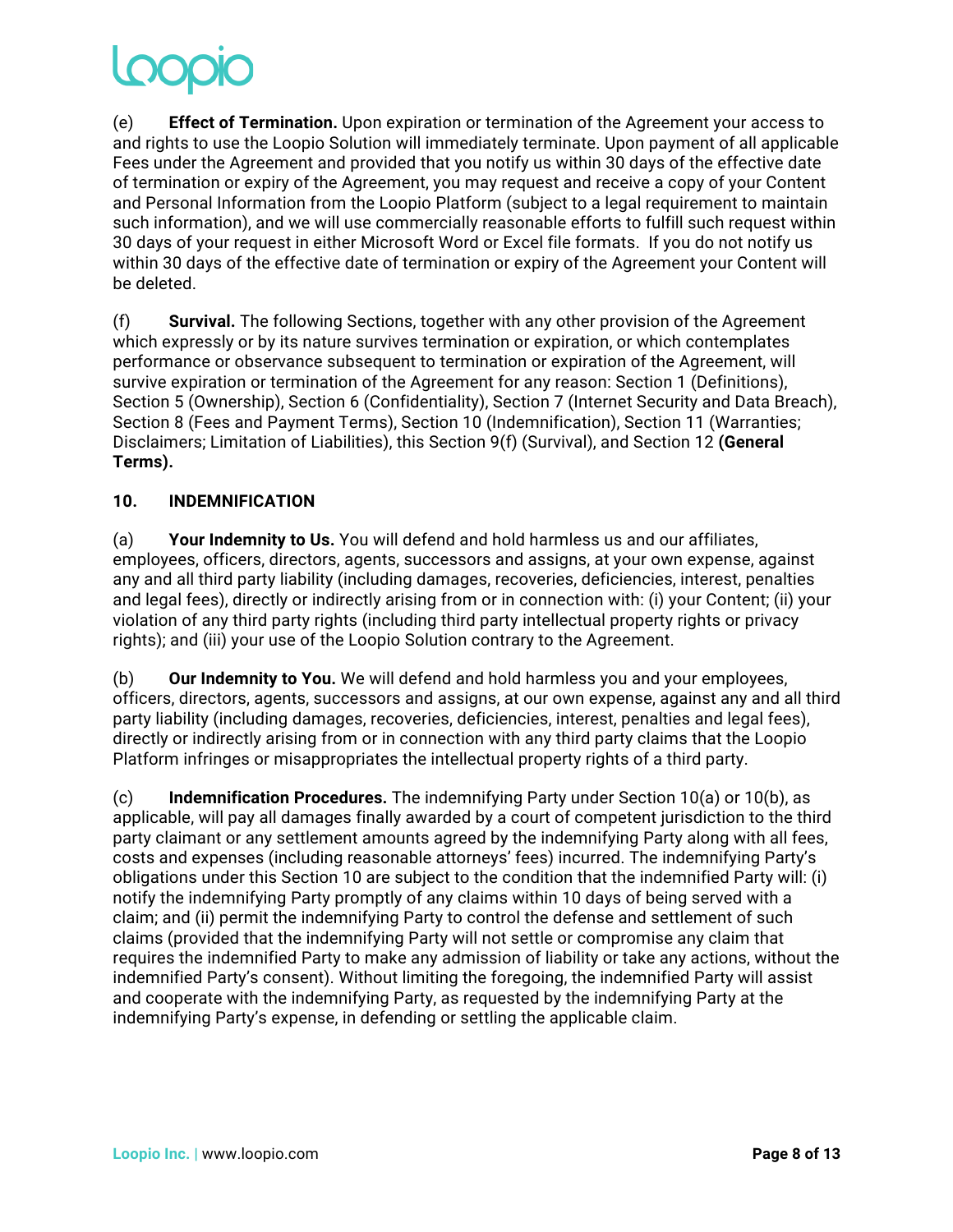# **11. WARRANTIES; DISCLAIMERS; LIMITATION OF LIABILITY.**

(a) **Your Warranties.** You covenant, represent and warrant to us that: (i) the Content you provide to us or through the Loopio Platform will only contain Personal Information in respect of which you have provided all notices and disclosures, obtained all applicable third party consents and permissions and otherwise have all authority, in each case as required by Applicable Law, to enable us to provide the Loopio Solution to you and your users; (ii) the Content will not infringe, violate or misappropriate the rights of any third parties, including the intellectual property rights and moral rights of such third parties; and (iii) you will, at all times, comply with Applicable Law in connection with your use of the Loopio Solution.

(b) **Our Warranties.** We hereby covenant and warrant to you that: (i) we have the right to make available to you the Loopio Platform and Help Center and Online Resources under the terms of the Agreement; and (ii) the User Support Services will be performed in a professional and workmanlike manner. You acknowledge and agree that your right to terminate the Agreement pursuant to Section 9(b) will be the sole and exclusive remedy for any breach of the foregoing covenants and warranties.

(c) **DISCLAIMER.** EXCEPT AS EXPRESSLY SET OUT IN THE AGREEMENT, THE LOOPIO SOLUTION IS PROVIDED "AS IS" AND "AS AVAILABLE" AND WE DO NOT MAKE ANY EXPRESS, IMPLIED, COLLATERAL OR STATUTORY WARRANTIES, CLAIMS OR REPRESENTATIONS WITH RESPECT TO THE LOOPIO SOLUTION, INCLUDING ANY WARRANTIES OR CONDITIONS OF QUALITY, RELIABILITY, COMPATIBILITY, PERFORMANCE, INTEGRITY OF DATA, SECURITY, MERCHANTABILITY OR FITNESS FOR USE FOR A PARTICULAR PURPOSE OR ANY WARRANTIES OR CONDITIONS ARISING OUT OF COURSE OF DEALING. LOOPIO FURTHER DOES NOT REPRESENT OR WARRANT THAT THE LOOPIO SOLUTION WILL ALWAYS BE AVAILABLE, ACCESSIBLE, UNINTERRUPTED, TIMELY, SECURE, ACCURATE, COMPLETE AND ERROR-FREE OR WILL OPERATE WITHOUT DATA LOSS (INCLUDING PACKET LOSS).

(d) **Limitation of Liability – Type.** To the maximum extent permitted by Applicable Law, neither Party nor any of its affiliates, licensors or subcontractors will have any liability to the other or any other Person or entity under the Agreement for: (i) any indirect, reliance, incidental, special, punitive, exemplary or consequential damages; (ii) loss of revenue or profit, loss of or damage to data, business interruption, replacement or recovery costs (whether direct or indirect losses); or (iii) any third party breach pursuant to Section 7, or any other unauthorized access to the Loopio Solution and Content (except to the extent that such unauthorized access is directly attributable to our gross negligence or willful misconduct) (whether direct or indirect losses); in each case, whether arising from contract, equity, tort (including negligence or strict liability) or any other theory of liability, even if a Party has been advised of the possibility of such damages, or they are foreseeable.

(e) **Limitation of Liability - Amount.** To the maximum extent permitted by Applicable Law, in no event will either Party's (including its licensors and subcontractors) total aggregate liability to the other Party arising out of or related to the Agreement, whether in contract, tort or under any other theory of liability, exceed the total amount paid by you hereunder in the 12 months preceding the incident giving rise to the claim.

(f) **Fair Allocation of Risk.** The disclaimer of representations, warranties and conditions and limitation of liability constitute an essential part of the Agreement and reflect a fair allocation of risk between us. You acknowledge and agree that but for the disclaimer of representations,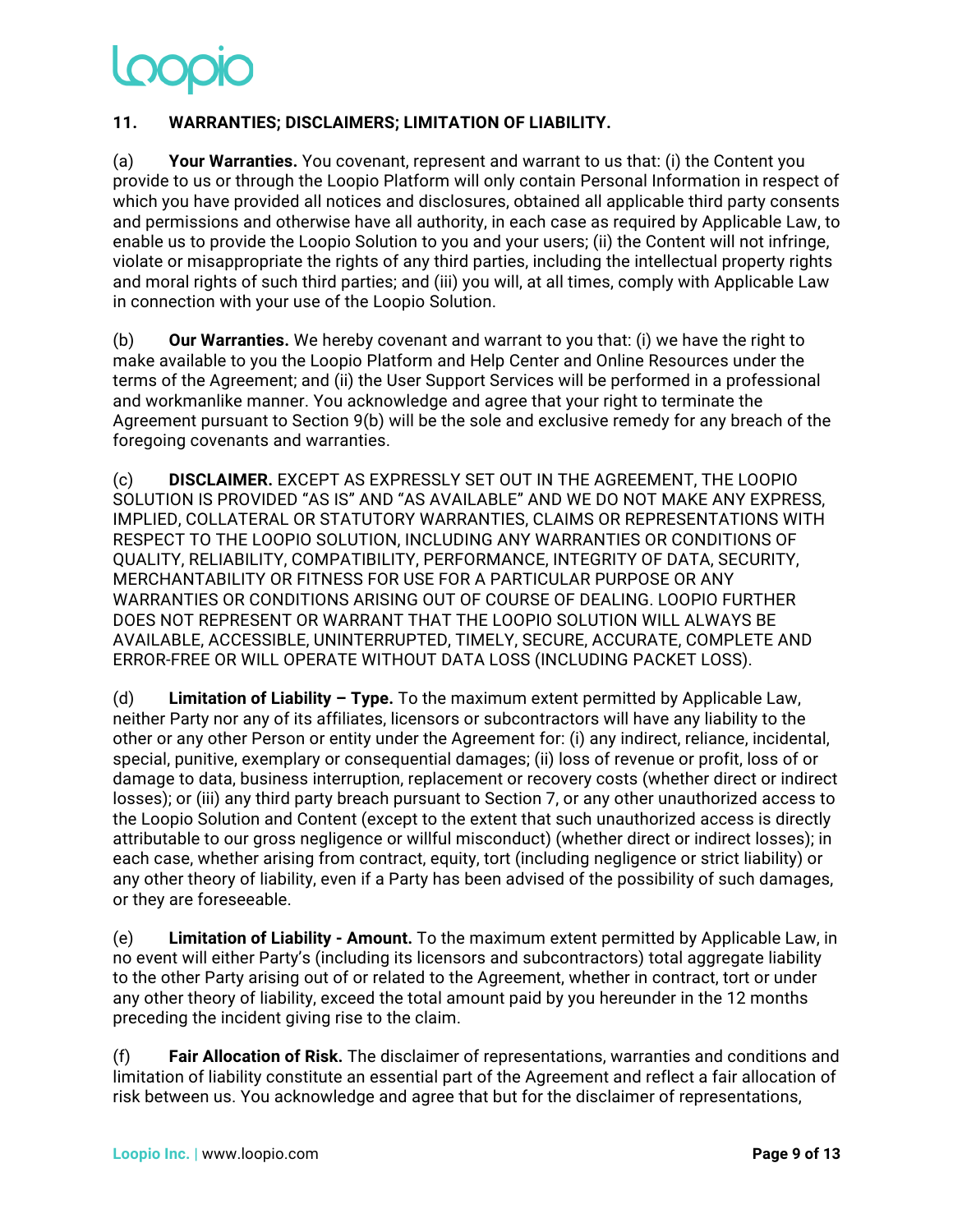warranties and conditions and limitation of liability, neither Loopio nor any of its licensors would enter into (including granting the rights granted in) the Agreement.

# **12. GENERAL TERMS**

(a) **Notices.** Notices sent to either Party will be effective when received by the other Party. Notices must be in writing and sent to the other Party's address or email set forth in the Order Form. You will notify us of any changes if your contact for notices changes.

(b) **Construction.** Except as otherwise provided in the Agreement, each of our rights and remedies under the Agreement are cumulative. The terms "include" and "including" mean, respectively, "include without limitation" and "including without limitation." The headings of sections of the Agreement are for reference purposes only and have no substantive effect. The terms "consent" or "discretion", when used in respect to Loopio in the Agreement, means our right to withhold such consent or exercise such discretion, as applicable, arbitrarily and without any implied obligation to act reasonably or explain our decision.

(c) **Subcontractors.** We may use subcontractors and sub-processors to assist us with the provision of the Loopio Solution to you, including the hosting and back-up of your Content and Personal Information, as detailed in our Privacy Policy.

(d) **Independent Contractors.** The Agreement does not create a partnership, agency, franchise, joint venture or employment relationship between the Parties. Our relationship to you is that of an independent contractor and neither of us will have, or will represent to any third party that it has, any authority to act on behalf of the other Party.

(e) **Logos.** You hereby grant us to the non-exclusive right and licence to use your name, logo, trademark and tradenames (the "**Client Brand**") for sales and marketing purposes to reference you as our customer, including on our Website. For the avoidance of doubt, we will not use your Client Brand for any other purposes without your prior consent.

(f) **Force Majeure.** Neither you (except for payment due under the Agreement) nor us will be liable for delays caused by any event or circumstance beyond our reasonable control, including acts of God, acts of government, flood, fire, earthquakes, civil unrest, acts of terror, strikes or other labor problems or Internet service provider failures or delays.

(g) **Severability.** If any term or provision hereof be deemed unlawful, invalid, void or unenforceable by a court of competent jurisdiction, either in its entirety or in a particular application, the remainder of the Agreement will nonetheless remain in full force and effect and the invalid, void or unenforceable portion will be severed from the Agreement.

(h) **Export Control.** Use of the Loopio Platform may be subject to the export and import laws of Canada, the United States and other countries. You agree to comply with all applicable export and import laws and regulations that may apply to the Loopio Platform.

(i) **Applicable Law and Venue.** The Agreement and any action related thereto will be governed by and construed in accordance with the laws of the Province of Ontario and the federal laws of Canada applicable therein, without giving effect to any conflict of laws principles. Any legal proceedings arising out of or relating to the Agreement will be subject to the jurisdiction of the courts sitting in Toronto, Ontario, Canada, and the Parties irrevocably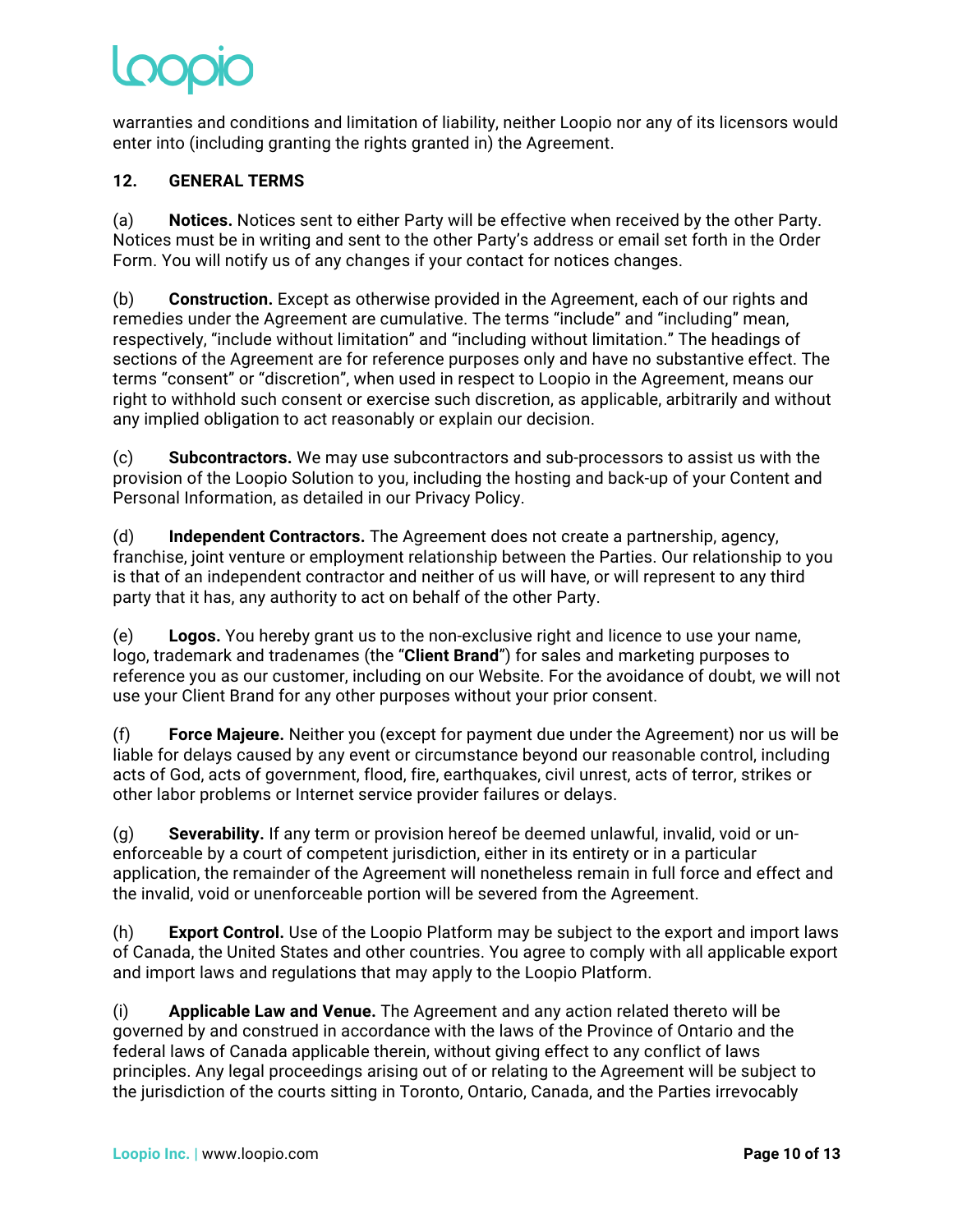attorn to the exclusive personal jurisdiction and venue of the courts sitting therein. The U.N. Convention on Contracts for the International Sale of Goods will not apply to the Agreement. Each Party hereby waives any right to jury trial in connection with any action or litigation in any way arising out of or related to the Agreement.

(j) **Entire Agreement.** The Agreement constitutes the entire agreement governing your use of the Loopio Solution between us and supersedes all prior or contemporaneous agreements, representations or other communications, whether written or oral, including any non-disclosure and pilot agreements. The Agreement will not be modified except by written agreement of the Parties or by us to the extent set out in the Agreement.

(k) **Waiver.** Our failure to exercise or enforce any right or provision under the Agreement will not constitute a waiver of such right or provision.

(l) **Assignment.** You may not assign any part of the Agreement or any rights or licenses granted hereunder, whether voluntarily, by operation of law, or otherwise without our prior written consent. We may, without your consent, assign any part of the Agreement our rights hereunder. Any assignment in violation of this Section will be void. The Agreement will enure to the benefit of, and be binding upon, each of us and each of our permitted successors and assigns.

(m) **Order of Precedence.** To the extent of any conflict or inconsistency between these Terms and Conditions and the terms and conditions in the Order Form, the terms and conditions in the Order Form will prevail to the extent of such conflict or inconsistency.

(n) **Electronic Execution.** The Agreement may be executed in one or more counterparts (including electronically), each of which will be deemed an original and all of which will be taken together and deemed to be one instrument.

(o) **English Language.** It is the express wish of the Parties that the Agreement and all related documents be drawn up in English. C'est la volonté expresse des Parties que la présente convention ainsi que les documents qui s'y rattachent soient rédigés en anglais.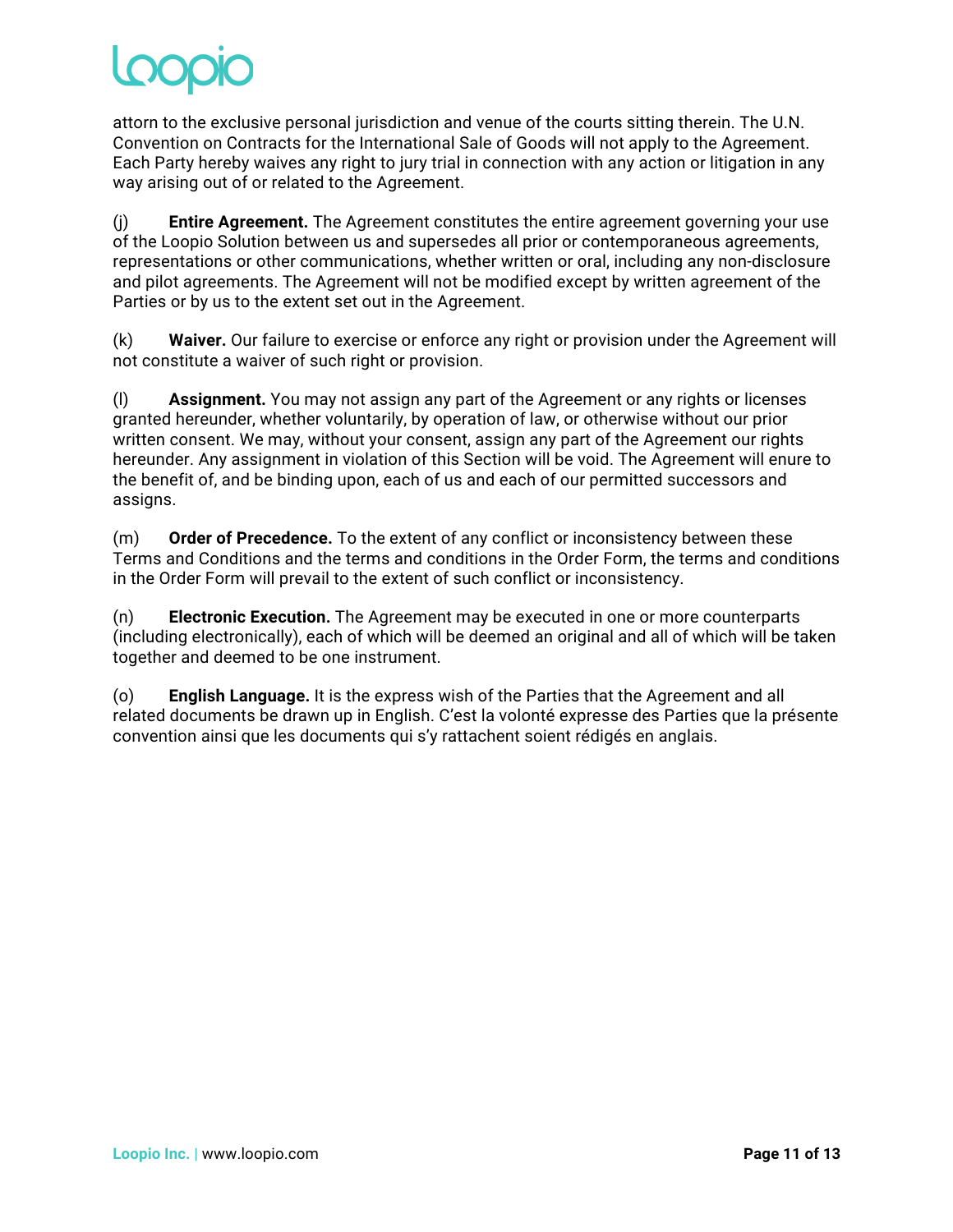

### **APPENDIX 1**

### **DEFINITIONS**

### 1. **Defined Terms**

(a) "**Agreement**" has the meaning set out in the Order Form.

(b) "**Applicable Law**" means all applicable provisions of all statutes, laws, rules, regulations, administrative codes, ordinances, decrees, orders, decisions, injunctions, awards judgments or other requirements of any Governmental or Regulatory Authority, including Privacy Laws.

(c) "**Client Brand**" has the meaning set out in Subsection 12(e).

(d) "**Confidential Information**" has the meaning set out in Section 6(a).

(e) "**Content**" has the meaning set out in Section 5(b).

(f) "**Credit Card Addendum**" means the terms applicable to payment by credit card on our Website accessible via https://www.loopio.com/credit-card

- (g) "**Customer**" or "**you**" or "**your**" each has the meaning set out in the Order Form.
- (h) "**De-Identified Information**" has the meaning set out in Section 5(b).
- (i) "**Disclosing Party**" has the meaning set out in Section 6(a).
- (j) "**Effective Date**" has the meaning set out in the Order Form.
- (k) "**Feedback**" has the meaning set out in Subsection 6(d).
- (l) "**Fees**" has the meaning set out in Subsection 8(a).

(m) "**Governmental or Regulatory Authority**" means any national, provincial, state, county, municipal, quasi-governmental or self-regulatory department, authority, organization, agency, commission, board, tribunal, dispute settlement panel or body, bureau, official, minister, Crown corporation, or court or other law, rule, or regulation-making entity having jurisdiction over us, you, or any other Person, property, activity, event or other matter in connection with or related to the Agreement, including subdivisions of, political subdivisions of and other entities created by, such entities.

(n) "**Help Center and Online Resources**" means any User guides, FAQs, documentation or online resources made available by us to you in respect of use of the Loopio Platform or otherwise provided by us to you, including through the Website.

(o) "**Initial Term**" has the meaning set out in the Order Form.

(p) "**Loopio**" or "**our**" or "**us**" or "**we**" have the meaning set out in the Order Form.

(q) "**Loopio Platform**" means our request for proposals and security questionnaire response software-as-a-service platform.